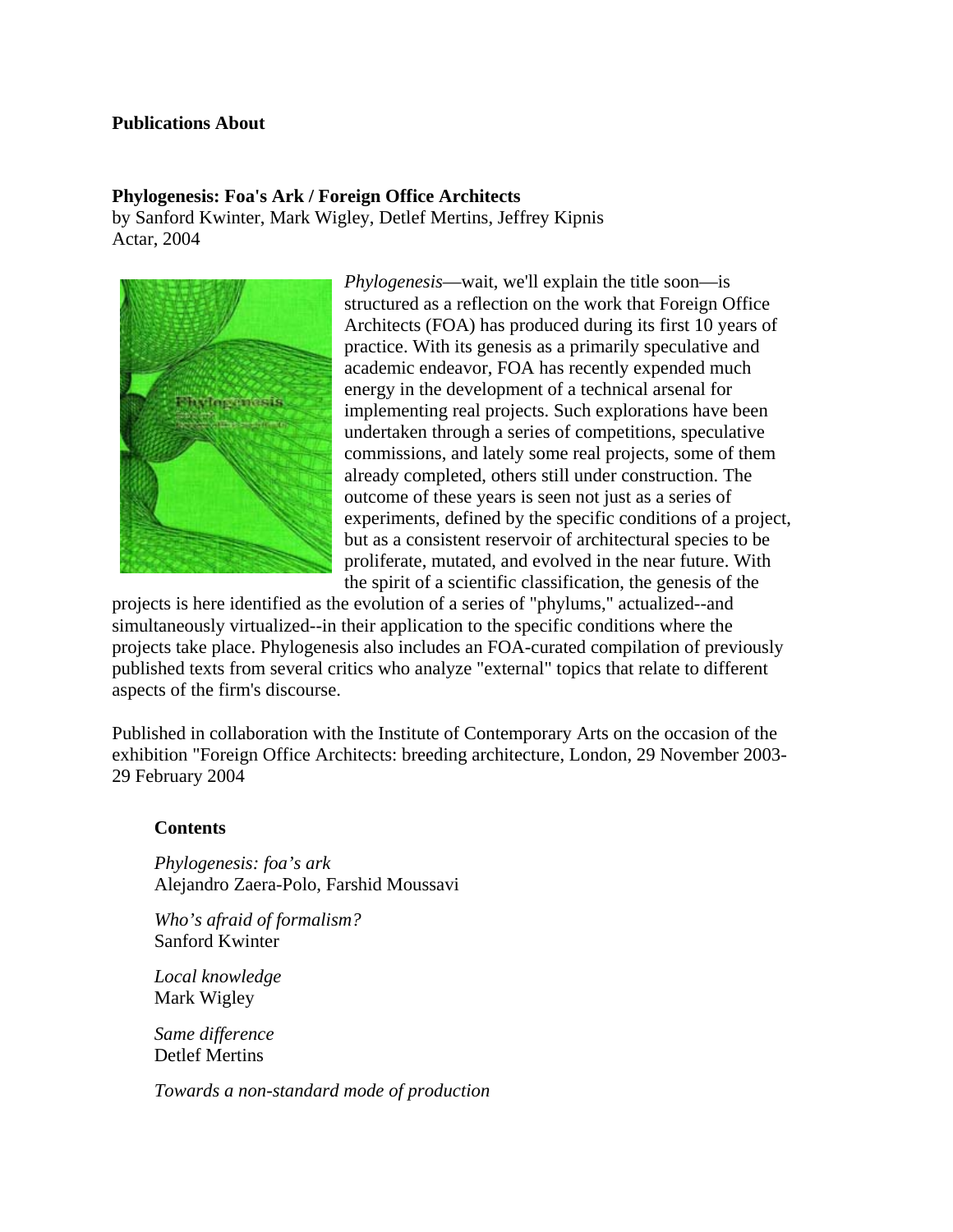#### Patrick Beaice, Bermard Cache

*Deleuze and the use of the genetic algorithm in architecture* Manuel De Landa

*On the wild side* Jeffrey Kipnis

*Phylogenesis and the tree of life* Sandra Knapp

**The Yokohama Projects / Foreign Office Architects** edited by Tomoko Sakamoto, Alberto Ferre, Michael Kubo and Alejandro Zaera-Polo Actar, Barcelona, Spain, 2002

An interesting building usually has an equally interesting tale to tell, an epic embedded in the organization of the massive, complex amount of matter used to create the structure. This book recounts the story of the Yokokama Project, an inventive, undulating, grass-covered ferry terminal that was never meant to be built. Asked to produce some material for an architectural journal, London-based architects Farshid Moussavi and Alejandro Zaera-Polo of FOA (Foreign Office Architects) set themselves a program of entering three competitions, through which to explore design ideas they had become interested in. When they actually won the second competition, for the Yokohama International Port Terminal, in Yokohama, Japan, their plans suddenly changed. The Yokohama Project presents a textual and visual replica of the way their winning building was



developed, over eight years, by FOA and a huge team of engineers and researchers in Tokyo and Yokohama. Unlike the typical architectural book, this one offers no critical texts and no theoretical analyses of the structure; instead, it aims to rediscover the linearity of the building's creation. The reader is thus moved linearly through the following chapters: Design Evolution, Building Permits, Structure, Services, Finishes, Circulation, and Final Documents. Peppered throughout with detailed plans, elevations, diagrams, and sketches, as well as candid snapshots of the design team at work (sometimes asleep at and under their desks!), The Yokohama Project is not only an homage to a building but to the many people who worked on making it real.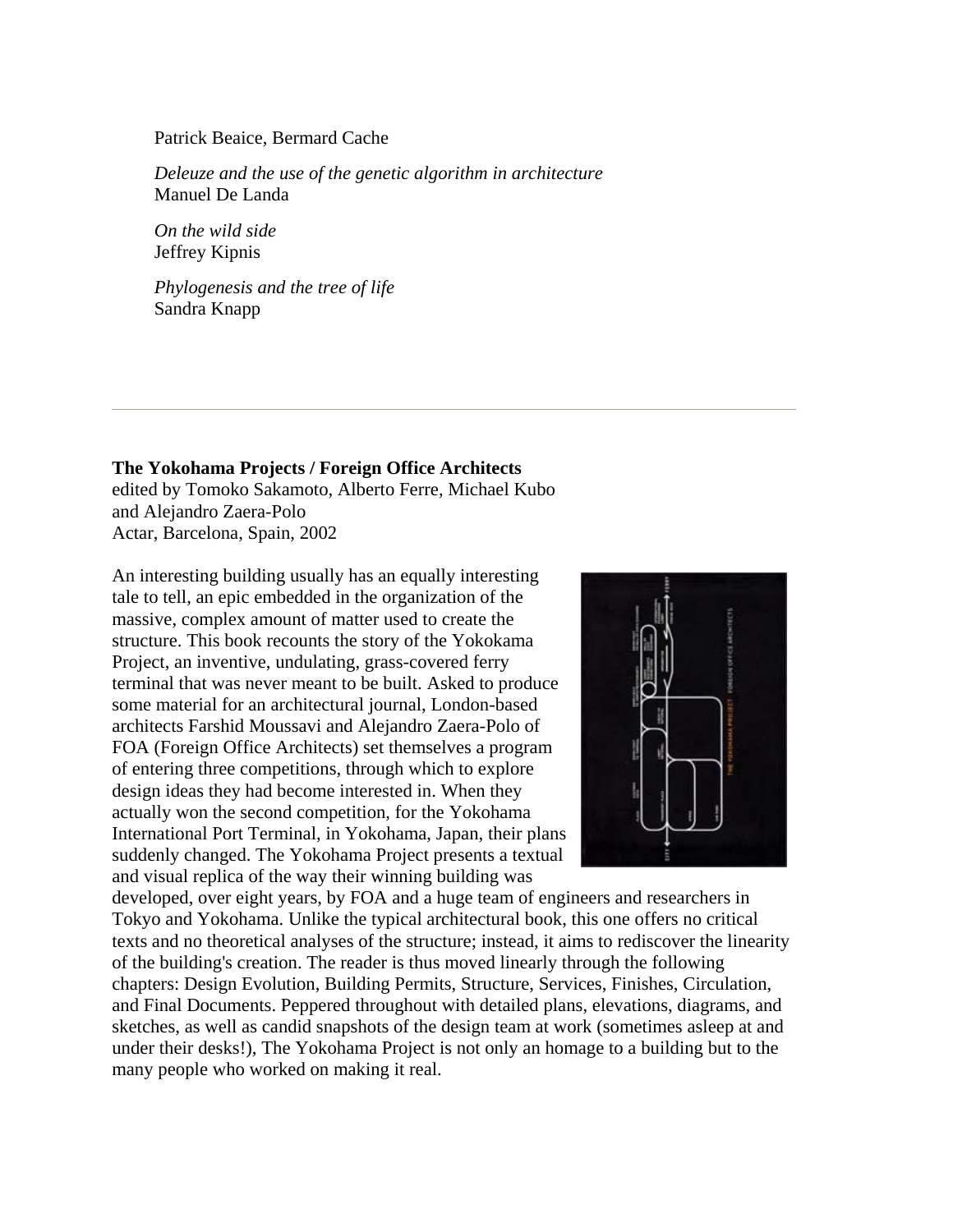Foreign Office Architects is a pioneering architectural practice founded in London in 1992. It has since expanded to include an office in Japan. The principal partners are Farshid Moussavi and Alejandro Zaera Polo, both of whom are graduates of Harvard University's Masters in Architecture program and former employees of Rem Koolhaus's OMA (Office for Metropolitan Architecture). Current projects include a publishing headquarters in Paju City, Korea, and a park and open-air auditorium in Barcelona, Spain. Completed projects include New Belgo restaurant and Bermondsey Antiques Market in London. This past year, FOA were among the short-listed winners for the competition to design Porto Antico in Genova, Italy.

### **Contents**

- 0. Introduction
- 1. Design Evolution
- 2. Building Permits

Hanko system Fire-resistant steel Disaster prevention planning

## 3. Structure

Evolution **Geometry** Girders and folds Assembly

### 4. Services

 Fan-coil system Lighting

5. Finishes

Wood deck **Grass** Glazing

## 6. Circulation

Conveyor belts Elevator Fencing Signage Mobile furniture Maritime interface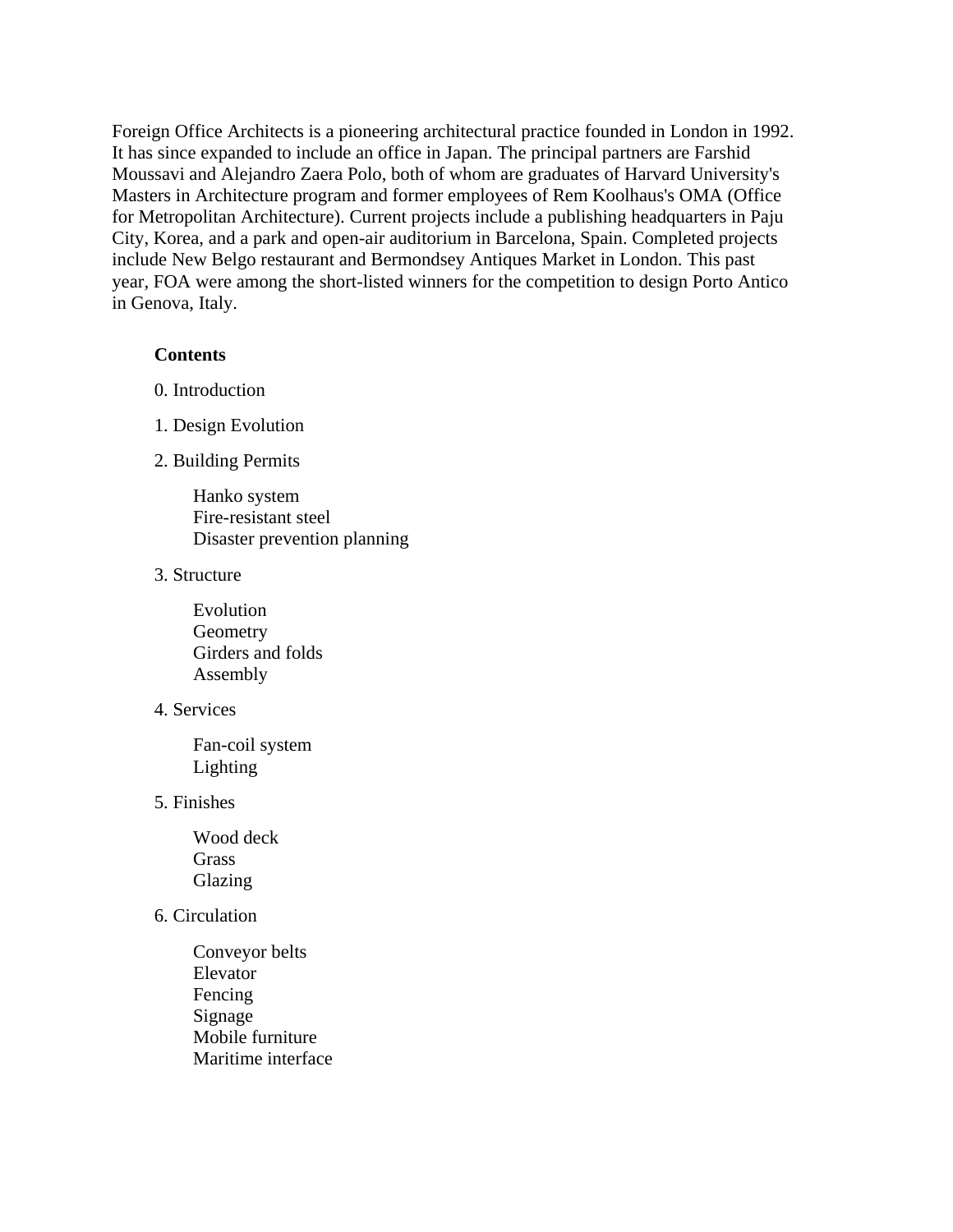## 7. Final documents

# **2G N.16 Foreign Office Architects** text: Toyo Ito, Jeffrey Kipnis, Ciro Najle



Farshid Moussavi and Alejandro Zaera-Polo established in 1993 Foreign Office Architects(FOA) in Rotterdam. The same year they are invited to run a unit at the Architectural Association in London. They were awarded the first prize in the international competition for the Yokohama Port Terminal. This project was their first commission and has been published in various journals. Since then they have participated in many other competitions (Cathedral in Seoul, Waterfront in Tenerife, ...), in smaller constructions (restaurants in New York and London for Belgo, S.L.), and in projects with a strong theoretical approach (Cinema complex in Teheran, Virtual House).

This number presents the oeuvre of FOA in a publication

with abundant graphic and photographic documentation of sixteen works and projects, including the winning competition entry for the Yokohama International Port Terminal, currently under construction, introduced by Toyo Ito. The Nexus section includes a text by the architects titled FOA Code Remix 2000.

## **CONTENTS**

## **Introduction** Performance Anxiety? *Jeffrey Kipnis*

Foaism Provisional Manual for an Architect of the Second Generation of Late Capitalism *Ciro Najle*

## **Works and Projects**

Glass Center, Newcastle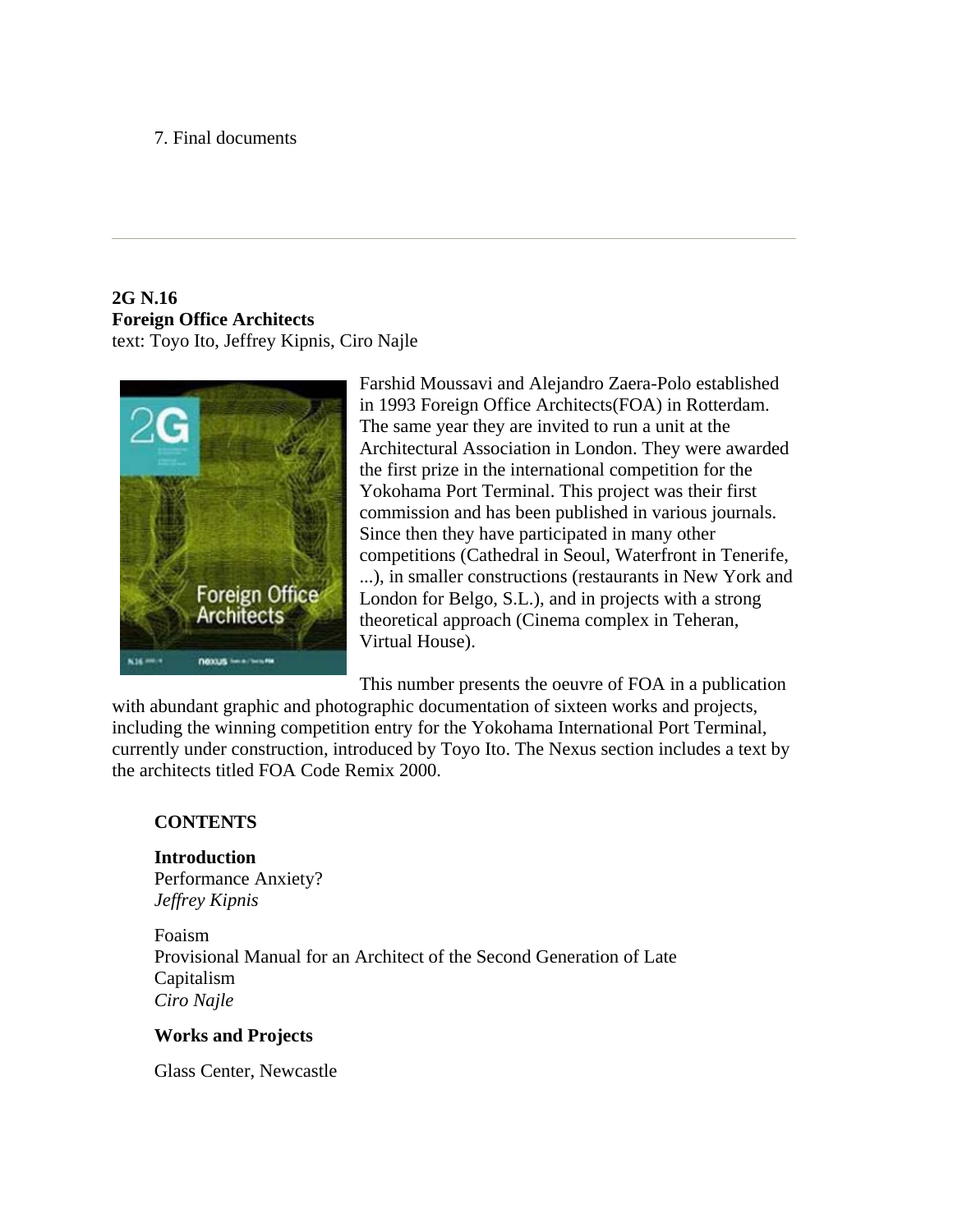Myeong-Dong Cathedral area, Seoul. 1995-1996

Highspeed railway complex, Pusan. 1996

Kansai-Kan Library, Kansai. 1996

Azadi Cineplex Teherán. 1997

Virtual House. 1997.

Masterplan for the Santa Cruz de Tenerife Pier. 1998

Belgo Restaurant, London. 1998-1999

Belgo Restaurant, New York. 1998-1999

Loft, London. 1999

Downsview Park, Toronto. 2000

Yokohama International Port Terminal. 1995-2002 *Introduced by Toyo Ito*

Municipal Police Headquarters, Villajoyosa. 2000

Mahler4, Amsterdam. 2000

Bluemoon, Groningen. 2000

Future Homes Exhibition, Malmö. 1999-2001

## **Biography**

## **Nexus**

FOA Code Remix 2000. *Text by FOA*

## **El Croquis 115-117 Foreign Office Architects 1996-2003** editors: Fernando Márquez Cecilla and Richard Levene El Croquis Editorial, Madrid, Spain, 2003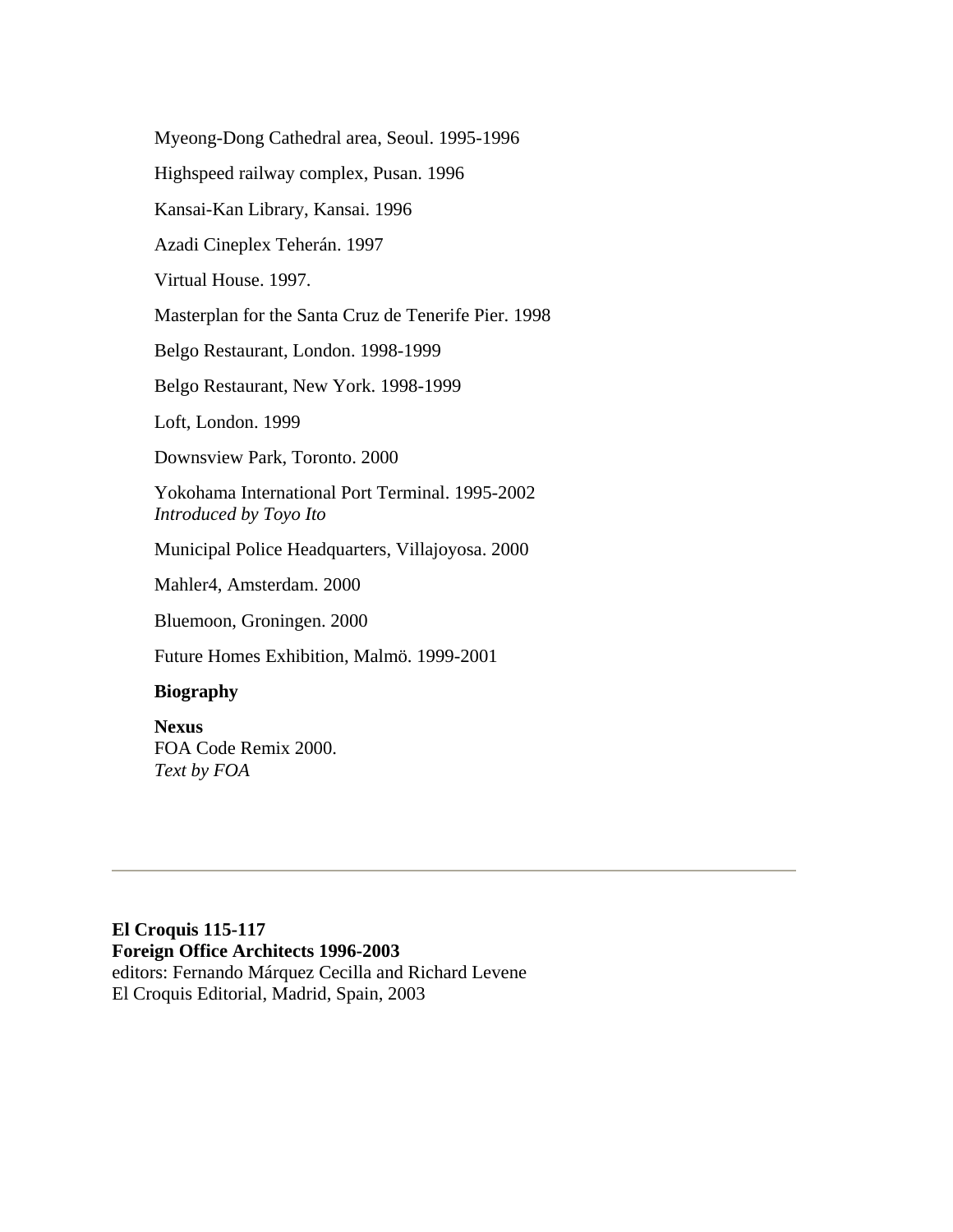For almost a decade, the work of Foreign Office Architects has been constantly in the minds and discussions of their colleagues. Without their winning proposal for the Yokohama Boat Station and everything it has meant —the possibility of taking on this type of commission at such an early age, the expectation of being able to remove the dichotomy between theoretical models and the constructed reality, and the appearance of a generation that tackled problems simply in a different way, the landscape of our discipline would have been much less rich and diverse.

From the outside, adopting a distanced, critical posture, the ambitiousness and challenge to convention implied in the Yokohama proposal aroused equally balanced attitudes of optimism and doubts about whether its development would



really be able to preserve the qualities and consistency of the initial project; even about the ability of the office to impel the whole process and convert it into totally different productive culture. The lack of comparable projects in ambition and interest produced by FOA in the last few years and the almost unrepeatable singularity of its spatial organisation led some to suggest that Alejandro Zaera and Farshid Moussavi might be part of the line of architects, so special and identifiable in the history of our discipline, who produce exceptional one-off projects. But also seen from the outside, after years of waiting, this whole cloud of expectations and unknowns has been cleared by the breathtaking process of the building's design and construction process. The perception of FOA as an efficient, pragmatic office that is capable of undertaking immensely complex projects and avoiding any possible contingency, has gained strength against the initial impressions.

Our long, intense interview with the FOA founders, an almost instantaneous plunge into their London office, sufficed to discover that all of the above had been fragmentary, blurred interpretations of their work. The office has scarcely changed either physically or in its operative processes, despite the fact that they have been under the pressure of a similar project and a subsequent leap in projection that has meant wild agendas, invitations to restricted competitions, measures of their strength against studios with totally different orientations and scales, and numerous academic offers and responsibilities. Even since the Japanese adventure, FOA is still located in a two-storey building in the London suburb of Pimlico where Farshid and Alejandro began to work after returning from Rotterdam. Any of their aides can answer the phone (there are no secretaries in the office) and their success is based on total involvement: the inexhaustible energy and working capacity of their aides. Almost in response to the provocation of their web site, which advertises its need for slaves to work at FOA in a tone half-way between sarcasm and dissuasion, their aides refer scornfully to the lack of rest, weekends or holidays while at the same time reaffirming their commitment to the office. In other words, FOA uses different means to reproduce the values of a small-scale, virtually craftsperson's studio, based on the technological and cultural preparation of its members, and the rigour or economy of means, transplanted to an ambitious professional practice that can operate anywhere in the world.